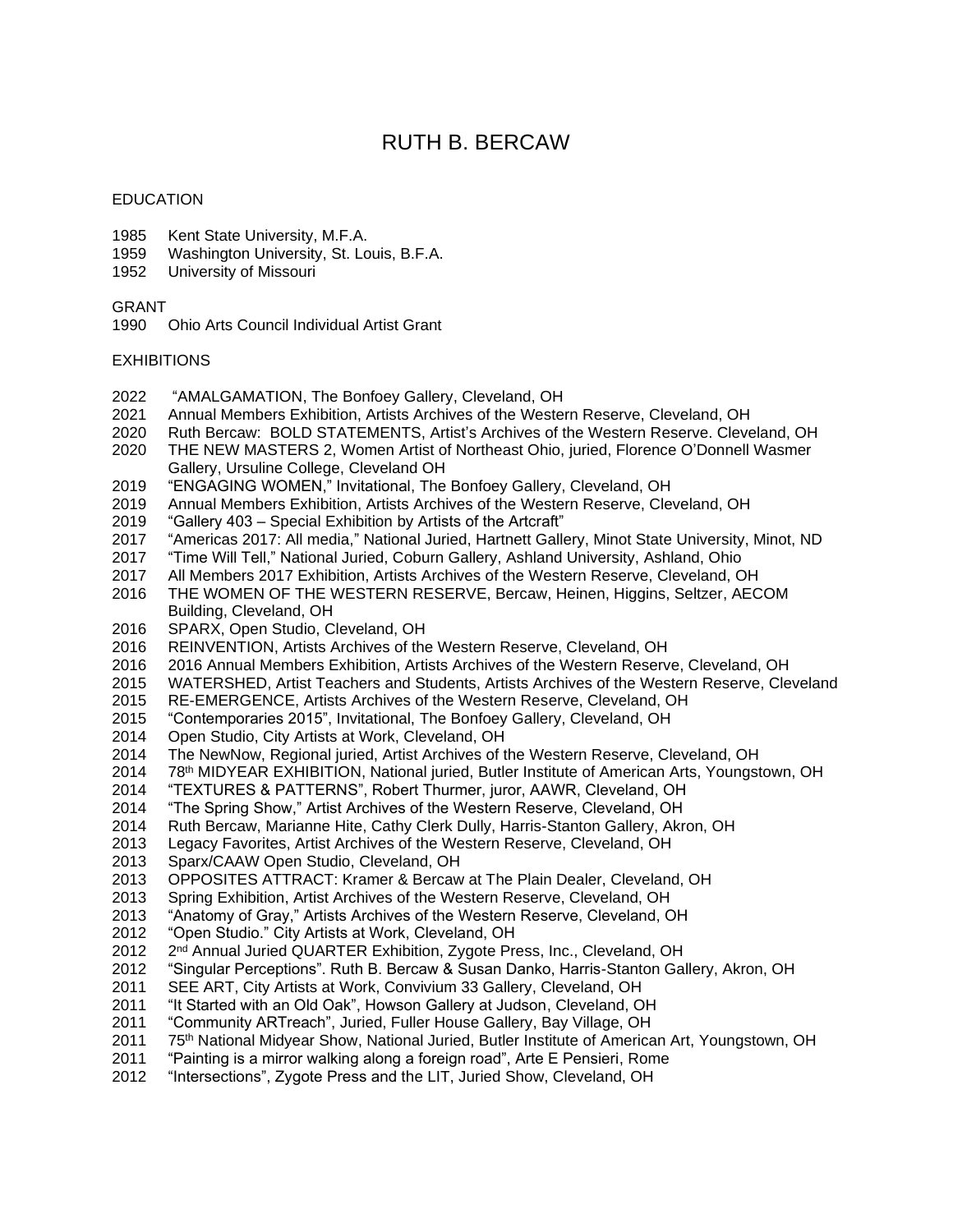- "Open Studio," City Artists at Work, Cleveland, OH
- Sixth Annual Ohio Online Visual Artist Registry Juried Show, Columbus, OH
- NUUANCE, Invitational, West Shore Unitarian Universalist Church, Cleveland, OH
- Centennial Alumni Exhibition, (Juried), Kent State University, Kent, OH
- "The AAWR in 3D", Artists Archives of the Western Reserve, Cleveland, OH
- "Screened, Work by Ruth B. Bercaw," Intown Gallery,Cleveland, OH
- "Layers, Bercaw Works on Paper," Mount Vernon Nazarene University, Mount Vernon, OH
- "LandfillArt,Org", Wilkes Barre, Pennsylvania
- 2009 "Open Studio," City Artists at Work, and Plain Dealer Exhibition, Cleveland, OH
- "Dimension 2008," National Juried, Winston Salem, North Carolina
- "Masumi", Juried, Cleveland, Ohio
- 2006 "Contemporaries: 8", Bonfoey Gallery, Cleveland, Ohio
- Lunar Year of the Dog, Cleveland Plain Dealer, Cleveland, Ohio
- "HYBRID," Bercaw & Potter, Fawick Gallery, Baldwin Wallace, Berea, OH
- CAAW, Plain Dealer Sparx, Cleveland, Ohio
- 2005 ArteFino, Open Studio, CAAW, Cleveland, Ohio
- 2005 ArtMetro Artists, Art Metro Gallery, Cleveland, Ohio
- "Artful Art", Thrive Gallery (an Art Space), Cleveland, Ohio
- 
- 2004 "BERCAW, Recent Small Works", Intown Gallery, Cleveland, Ohio<br>2004 "Droppings", International Exhibition, Castello del Seprio, Mozzate, "Droppings", International Exhibition, Castello del Seprio, Mozzate, Italy
- "Dimensional Paintings by Ruth B. Bercaw," Ohio Northern University, Ada, Ohio
- "Strength of a View," Edge Art Gallery, Cleveland, Ohio
- "Ruth Bercaw Paintings," Firelands Association for the Visual Arts, Oberlin, Ohio
- "Radici e Globalizzazione," (curated by Leo Strozzieri), Pratola Peligna, Italy
- "Droppings", International Exhibition, Westmoreland CCC, Youngwood, Pennsylvania
- 22nd Women Artists, a Celebration, Butler Institute of American Art, Youngstown, Ohio
- 2003 "City Artists at Work," Cleveland, Ohio
- "le Vie Moderne", Arte e Pensieri, (curated by Leo Strozzieri) Rome, Spoleto, and Termoli, Italy 2002 "City Artists at Work," Cleveland, Ohio
- 2001 20<sup>th</sup> Annual Hoyt National Art Exhibition, juried competition, New Castle, Pennsylvania<br>2001 "Ruth B. Bercaw, New Paintings," Rosewood Gallery, Kettering, Ohio
- "Ruth B. Bercaw, New Paintings," Rosewood Gallery, Kettering, Ohio
- "Form & Color: New Paintings by Ruth B. Bercaw," Bonfoey's, Cleveland, Ohio
- 2001 "City Artists at Work," Cleveland, Ohio
- 2001 "78th Annual Spring Show," Fred Wilson juried competition, Erie Art Museum, Erie, Pennsylvania
- "Motion, Color and Light," Buckley, Bercaw and Miko, Lakeland Community College, Kirtland, Ohio
- "Ohio Artists," A Muse Gallery, Columbus, Ohio
- 2000 "City Artists at Work," Cleveland, Ohio
- "Sculpture," A Muse Gallery, Columbus, Ohio
- "Abstraction, 2 to 3," Cleveland State University, Cleveland, Ohio
- 1999 "Mirror, Mirror," A Muse Gallery, Columbus, Ohio
- "City Artists at Work," Cleveland, Ohio
- "City Artists at Work," Cleveland, Ohio
- "Abstract Forms," Cuyahoga Community College, Cleveland, Ohio
- "Paper Transformed," Caren Robinson Peterson, Columbus, Ohio
- 1998 "A Groundbreaking Arts Festival," Rocky River, Ohio
- 1997 "6<sup>th</sup> Annual Women's Invitational," Ursuline College, Pepper Pike, Ohio
- "ARTSEEN 97," Cleveland Center for Contemporary Art, Cleveland, Ohio
- "New Bercaw Paintings," Eddie Moved Gallery, Cleveland, Ohio
- Painting Exhibition, Shadetree Galleries, Corporate Division, Cleveland, Ohio
- Spaces Annual Member Exhibition, Cleveland, Ohio
- "Agnon Fine Art & Craft Exhibition," University Heights, Ohio
- "Fifth Third Bank, Art on the Square Juried Exhibition," Aronoff Center, Cincinnati, Ohio
- 1996 "All-Ohio Juried Art Exhibition," Pearl Conrad Art Gallery, Ohio State University at Mansfield, Ohio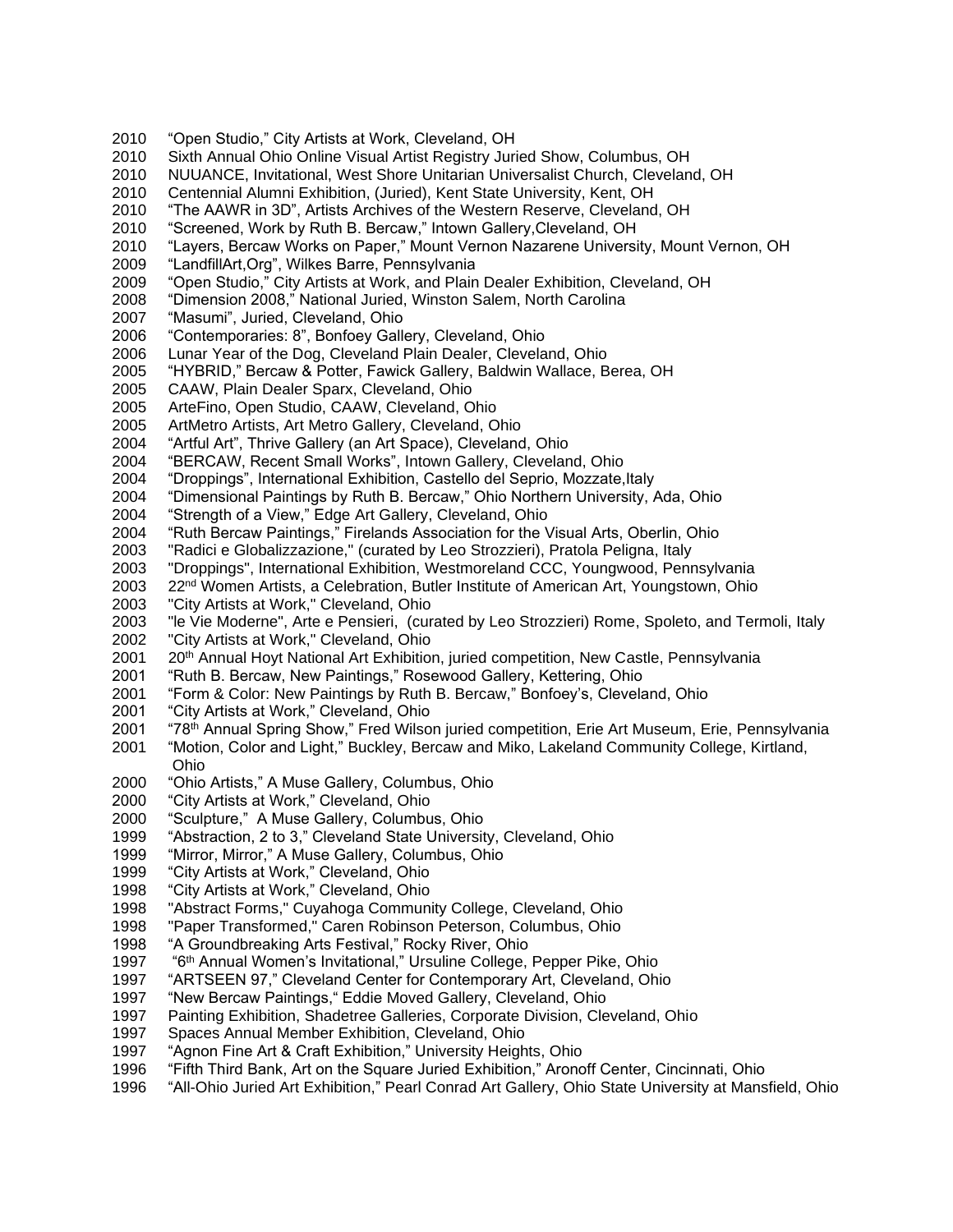- "Ruth Bercaw Paintings," West Shore UUC, 50th Anniversary Celebration, Cleveland, Ohio
- "ARTSEEN," Cleveland Center for Contemporary Art, Cleveland, Ohio
- "Harvest of Rocky River," Westwood Country Club, Rocky River, Ohio
- "Agnon Fine Art & Craft Exhibition," University Heights, Ohio
- "Saint Misbehavin'," Spaces, Cleveland, Ohio
- "Just Add Water," Spaces, Cleveland, Ohio
- OHIO WCA 6th Annual Juried Exhibition, Owens Illinois Art Center, Toledo, Ohio
- "Dark & Mysterious, II," Gallery 0022, Cleveland, Ohio
- "WOMEN'S INVITATIONAL; NEW AGE," Wasmer Gallery, Ursuline College, Pepper Pike, Ohio
- "Spatial Variations: New Paintings by Ruth Bercaw," Lowry Gallery, The College of Wooster, Wooster, Ohio
- "Turning Silver into Gold," Cleveland Contemporary, Cleveland, Ohio
- "The May Show," Juried competition, Cleveland Museum of Art, Cleveland, Ohio
- "Summer Art Fare," Cleveland Contemporary, Cleveland, Ohio
- "100th Birthday Celebration," Bonfoey Gallery, Cleveland, Ohio
- "Healing the Wounds," juried competition. The Little Art Gallery, WCA, North Canton, Ohio
- "The Gift of Art," Cleveland Contemporary, Cleveland, Ohio
- "Women's Voices," Juried competition, Mather Gallery, Case Western Reserve University, Cleveland, Ohio
- "Out of the Square," invitational exhibition, Mansfield Art Center, Mansfield, Ohio
- "MOTHER EARTH," four person exhibition, Ambrosia Gallery, Columbus, Ohio
- "RUTH BERCAW, Recent Paintings," Intown Club Gallery, Cleveland, Ohio
- "RUTH BERCAW and SHAWN GODWIN EARTH IMAGES," Firelands Association for the Visual Arts, Oberlin, Ohio
- "Contemporary Art on Canvas," national Juried competition, Maryland Federation of Art, Annapolis, Maryland
- "WOMENSTRENGTH; Yesterday, Today, and Tomorrow," invitational exhibition, Stocker Center Gallery, Elyria, Ohio
- "Ruth Bercaw Paintings," CAGE Gallery, Cincinnati, Ohio
- "Off the Wall," Cleveland Center for Contemporary Art, Cleveland, Ohio
- "The May Show," juried competition, Cleveland Museum of Art, Cleveland, Ohio
- "Choices and Decisions," Chelsea Gallery, Cleveland, Ohio
- "Proscenium "90" juried competition, Cleveland, Ohio
- "The May Show," Special Mention for Painting, Juried competition, Cleveland Museum of Art, Cleveland, Ohio
- "Paintings by Ruth Bercaw," Mather Gallery, Case Western Reserve University, Cleveland, Ohio
- "Women Artists: A Celebration," First Place in Painting, regional Juried competition, Youngstown, Ohio
- "United Nations World Environment Day Exhibition," Cuyahoga Community College, Cleveland, Ohio
- "Governor's Residence Art Collection (1989/90)," Columbus, Ohio
- "A...to Zi Zi," Cleveland Center for Contemporary Art, Cleveland, Ohio
- "Shape & Dimension, Works by Bercaw and Farinacci," National City Bank, Cleveland, Ohio
- "Painted Wall Sculpture/Paintings by Ruth B. Bercaw," Tenth Street Market, Cleveland, Ohio
- "The May Show," Juried competition, Cleveland Museum of Art, Cleveland, Ohio
- Park Synagogue Invitational Exhibition, Cleveland, Ohio
- "Fantastic Art Imagery from Fantasy and Mythology," Northeast Ohio Art Museum, Cleveland, Ohio
- "Art in the Garden," Faculty Exhibition, Cleveland Institute of Art, Cleveland, Ohio
- NOVA Regional Slide Screening of Cleveland, Boston and Ohio Artists, CMA
- "32nd Annual Exhibition," First Place in Painting, Jewish Community Center, Cleveland, Ohio, (Juror, I. Michael Danoff)
- "Current Visions, II," national juried competition, Germanow Art Gallery, Rochester, N.Y. (Susan Crane, Juror)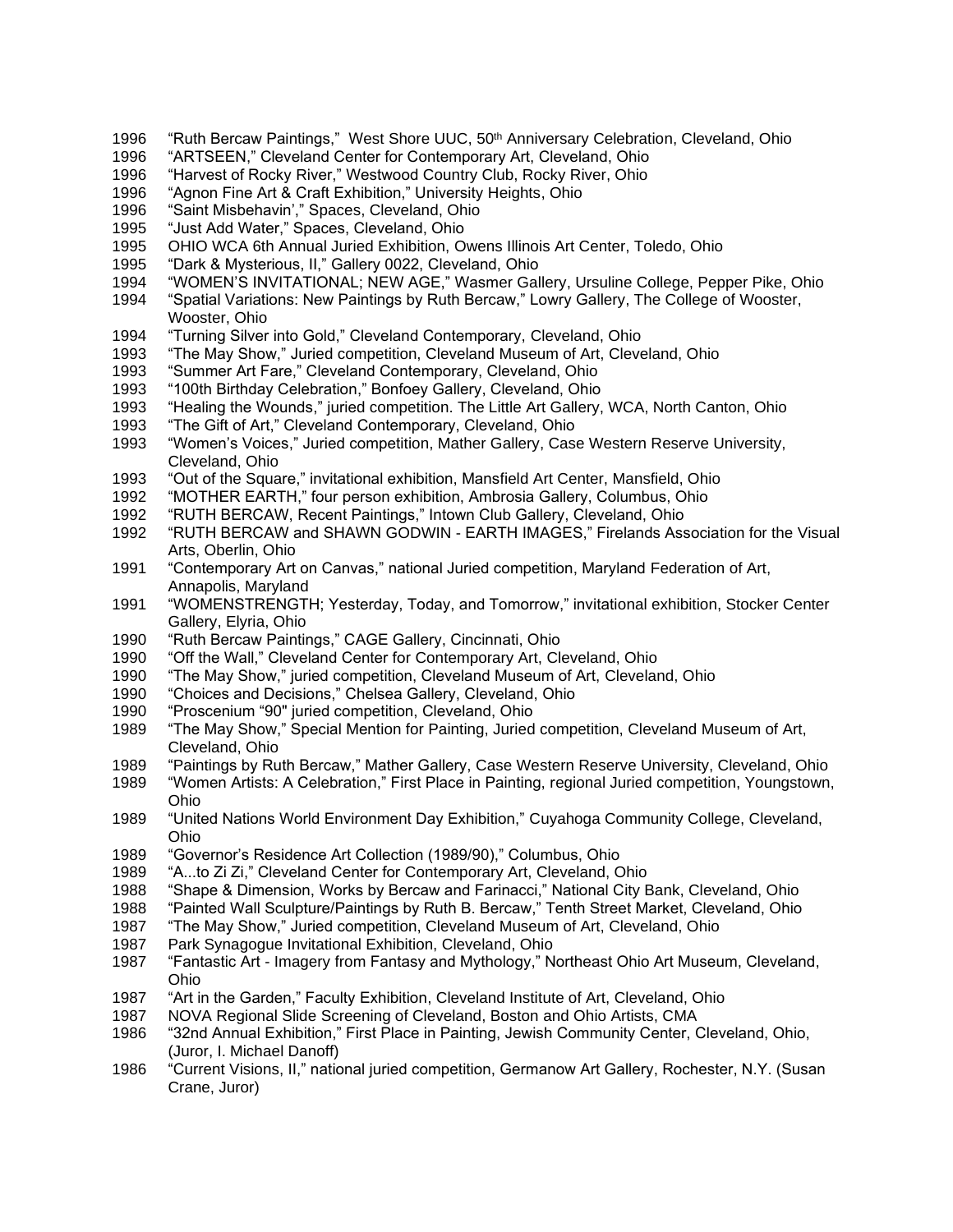- "Space: New Form, New Function," national juried competition, Arrowmont School, Gatlinburg, Tennessee
- "The May Show," juried competition, Cleveland Museum of Art, Cleveland, Ohio
- "Three Painters, Bercaw, Brause, and Farinacci," SPACES, Cleveland, Ohio
- "Structural Energy: Bercaw and Fruce," Gallery West, Cuyahoga Community College, Cleveland, Ohio
- "Bercaw and Gamundi," Contemporary Artists' Series, ARTREACH Gallery, Columbus, Ohio
- "Three Rivers Art Festival," regional juried competition, Pittsburgh (Lynn Gumpert, Juror)
- "Proscenium '86," Cleveland, Ohio
- "Six Painters," invitational, Cleveland, Ohio
- "The Agnon," invitational Cleveland, Ohio
- "Cleveland Institute of Art Faculty Show," Cleveland, Ohio
- "Other Dimensions: Works by Ruth Bercaw, Lawrence Krause and Michael Loderstedt," B. K. Smith Gallery, Lake Erie College, Ohio
- "The May Show," juried competition, Cleveland Museum of Art, Cleveland, Ohio
- Faculty Exhibition, Cleveland Institute of Art, Cleveland, Ohio
- Kent State University, Thesis Exhibition, Kent, Ohio
- Ohio State Fair Fine Arts Exhibition, Columbus, Ohio (Richard Estes, Juror)
- "28th Tag Annual," Warren, Ohio (John Moore, Juror)
- "April Arts," Cleveland, Ohio
- Gallery West, CCC Faculty Show, Parma, Ohio
- "Ten Paintings Ten Painters," Kent State University, Kent, Ohio (Joan Gardner, Curator)
- "Ohio Art in the New Depression," regional juried competition, Kent State University, Kent, Ohio
- Faculty Exhibition, Metropolitan Campus, CCC, Cleveland, Ohio
- "Qualifier," Kent State University, Kent, Ohio
- "Painting," First Place in Painting, Fine Arts Association, Willoughy, Ohio
- Jewish Community Center, Special Mention, Painting, (Jane Farver, Juror) Cleveland, Ohio
- Gallery West, CCC West Faculty Exhibition, Parma, Ohio
- Faculty Exhibition, Cleveland Institute of Art, Cleveland, Ohio
- "Portfolio '83," NOVA, Cleveland, Ohio
- Gallery West, CCC West Faculty Exhibition, Parma, Ohio
- "My Arts in Cleveland," Sohio award in painting, Cleveland, Ohio
- Gallery West, CCC West Faculty Exhibition, Parma, Ohio
- "DRAWING," juried competition, NOVA, Cleveland, Ohio
- "Drawing Invitational," Baldwin Wallace College, Berea, Ohio
- CCC West, Faculty Exhibition, Parma, Ohio
- "Bonfoey on the Square Painters," Cleveland, Ohio
- "Religous Art," Neuman Society, Cleveland, Ohio
- CCC West, Faculty Exhibition, Parma, Ohio
- "Whiskey Island Painters," Cleveland, Ohio
- "Statehouse Exhibition," Columbus, Ohio
- Cooper School Exhibition, Cleveland, Ohio
- "Emerald Necklace Show," Juror's Award, Drawing, Cleveland, Ohio
- Cooper School of Art, Faculty Exhibition, Cleveland, Ohio
- CCC West, Faculty Exhibition, Parma, Ohio
- "Statehouse Exhibition," Columbus, Ohio
- "The Emerald Necklace Show," Bay Village, Ohio
- "The Art Show," Rocky River, Ohio
- "International Exhibition of Botanical Drawings," international juried competition, (Kneeland McNulty, juror) Clayton, New Jersey
- "Proscenium '77," Cleveland, Ohio
- CCC West, Faculty Exhibition, Parma, Ohio
- "Arts Showcase," Rocky River, Ohio
- "Paintings and Drawings," Lakewood, Ohio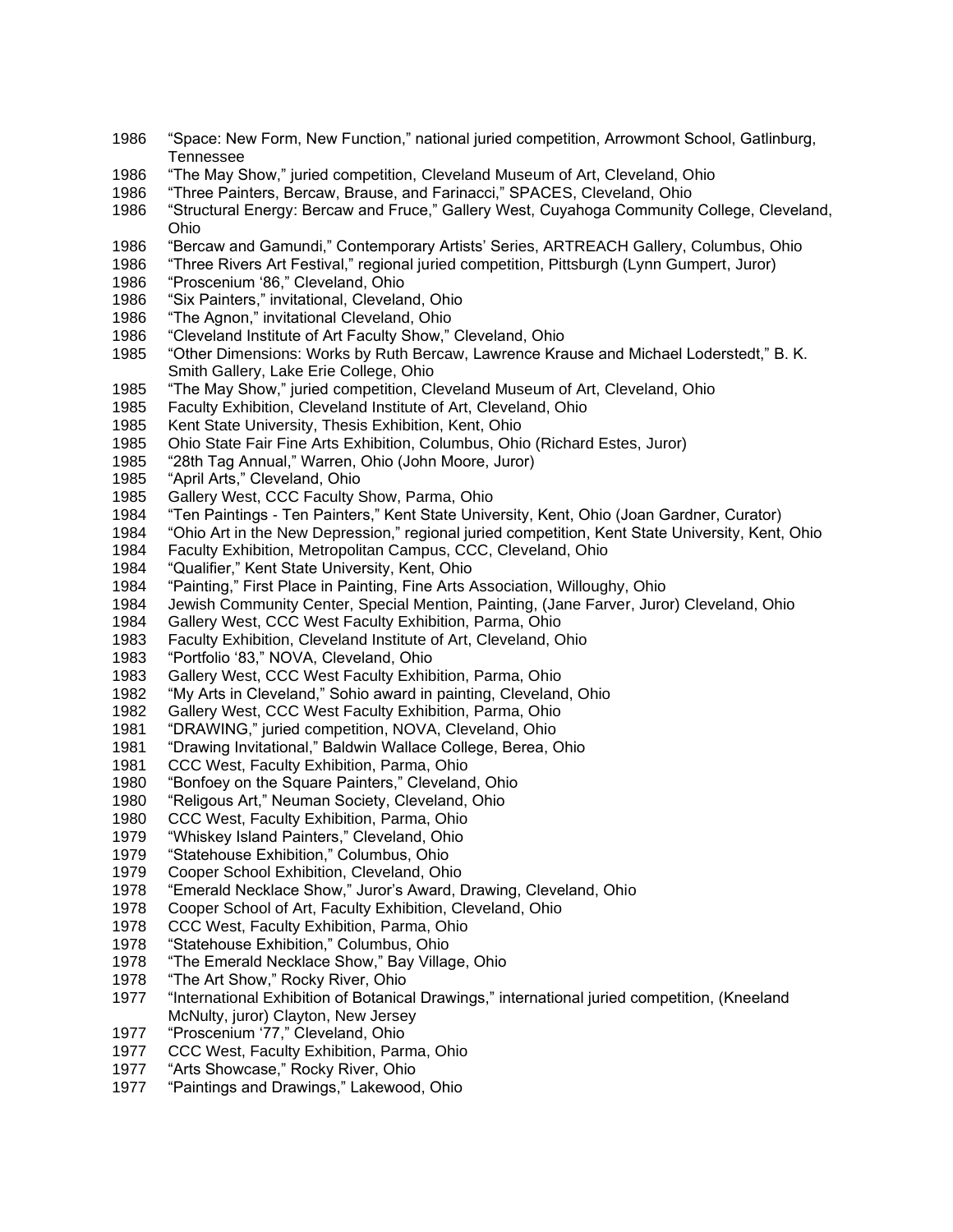- "Emerald Necklace Show," Special Mention, Painting, Cleveland, Ohio
- "Bercaw at St. Peter's," Lakewood, Ohio
- "April Arts," Rocky River, Ohio
- "Emerald Necklace Show," Special Mention, Oils, Cleveland, Ohio
- "Ruth Bercaw and Steve Cagan," Cain Park, Cleveland Heights, Ohio
- PAFAC Faculty Exhibition, Parma, Ohio
- St. Peter's Invitational, Lakewood, Ohio
- Baycrafter's Juried Exhibition, Bay Village, Ohio
- PAFAC Faculty Exhibition, Parma, Ohio
- Women's Art Club of Cleveland, Cleveland, Ohio
- Artists and Craftsmen Annual, Cleveland, Ohio
- Parma Area Fine Arts Council Faculty Exhibition, Parma, Ohio
- PAFAC Faculty Exhibition, Parma, Ohio
- Artists and Craftsmen Annual, Cleveland, Ohio
- "The Art Show," Rocky River, Ohio
- Women's Art Club of Cleveland, Cleveland, Ohio
- Parma Area Fine Arts Council Faculty Exhibition, Parma, Ohio
- "The May Show," juried competition, Cleveland Museum of Art, Cleveland, Ohio
- "Bercaw and Backston," Parma Area Fine Arts Council, Parma, Ohio
- PAFAC Faculty Exhibition, Parma, Ohio
- Women's Art Club of Cleveland, Cleveland, Ohio
- Artists and Craftsmen Annual, Cleveland, Ohio
- "Painters of the Circle Gallery," Cleveland, Ohio
- PAFAC Faculty Exhibition, Parma, Ohio
- Cooper School Faculty Exhibition, Cleveland, Ohio
- PAFAC Faculty Exhibition, Parma, Ohio
- Artists and Craftsmen Annual, Cleveland, Ohio
- "Second Annual Autumn Salon Art Exhibit," First Place Award in Painting, juried, Fort Sill, Oklahoma
- "The Missouri Show, juried competition, St. Louis Art Museum, St. Louis, Missouri
- "Painting Exhibition," Citation Award, St. Louis Artists' Guild, St. Louis, Missouri
- Ruth Bowles Paintings, The University of Missouri, Rolla, Missouri
- "Women Painters," Kuala Lumpur, Malaya
- "Singapore Art Society Painter's Annual," Singapore

#### CORPORATE COLLECTIONS

Federal Reserve Bank of Cleveland, Cleveland, Ohio Case Western Reserve University, Cleveland, Ohio Ritz Carlton, Cleveland, Ohio Parker Hannifin, Cleveland, Ohio Frank Russell Group of Companies, New York, New York The Westin Hotel, Boston, Massachusetts Baker Hostetler, Cleveland, Ohio Wolf, Block, Schorr and Cohen, New York, New York Boston Medical Center, Boston, MA Cleveland Clinic, Naples, Florida SAP America, Cleveland, Ohio Cuyahoga County, Administration Building, Cleveland, OH Wolf Greenfield, Boston, Massachusetts Wilmer, Cutler, Pickering, Hale & Dorr, Boston, Massachusetts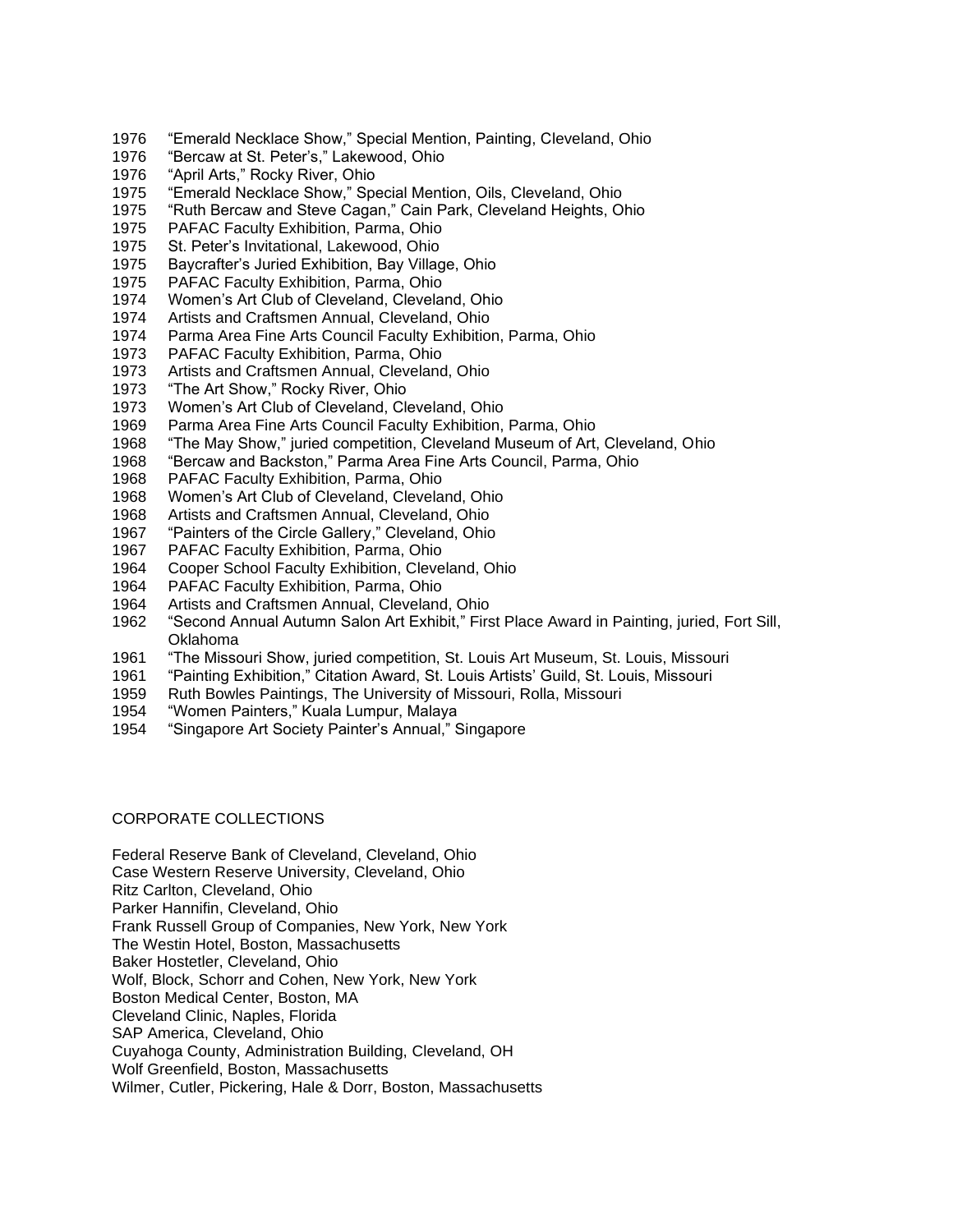Steel Service Center Institute, Cleveland, Ohio Eaton Corporation, Cleveland, Ohio Watson, Wyatt, Cleveland, Ohio Centre Solutions Bermuda Ltd., Bermuda Hale and Dorr, Boston, Massachusetts Executive Jet, Inc., Port Columbus, Ohio Unicco, Auburndale, Massachusetts Total System Services, Columbus, Georgia Ohio School Employees Retirement System, Columbus, Ohio Gateway Corporation, Cleveland, Ohio SCM Durkee Foods, Cleveland, Ohio Kaiser Permanente, Cleveland, Ohio Denny Wojtanowski/The Success Group, Inc., Columbus, Ohio Huntington Bank, Columbus, Ohio Wayne Dalton Corporation, Mount Hope, Ohio Zaremba Corporation, Cleveland, Ohio McDonald's Corporate Offices: City of Industry, California; Independence, Ohio; Columbus, Ohio Vermillion Public Library, Vermillion, Ohio BancOne, Cleveland, Ohio HQ Companies, Cleveland,Ohio West Shore Unitarian Universalist Church, Rocky River, Ohio Artistiques Torres Enterprises, Inc., Rocky River, Ohio Joe Cole, CEO Magazine, Columbus, Ohio Stanley & Gilcrest, Columbus, Ohio ICM Distributing, Twinsburg, OH Thomas Moore University, Crestview Hills, Kentucky

#### OTHER COLLECTIONS

Artists Archives of the Western Reserve, Cleveland, OH ARTneo, Cleveland, OH Museo d/Arte Contemporanea, Spoleto, Italy John J. Rakauskas, Cleveland, OH Drs. Garnet and Ana Jex, Madrid, Spain William and Mary Beckenbach, Bratenahl, OH John Arnold, Los Angeles, California Jan Allen, Columbus, Ohio Todd Swatsler, Columbus, Ohio Tom Ketteler, Columbus, Ohio Daniel Aranda, Bratenahl, Ohio Jane Tesso, Cleveland, Ohio Benjamin V. Berns, Columbus, Ohio Robert G. Seaman and Amanda M. Matthews, University Heights, Ohio Kathy Coakley, Cleveland, Ohio Barbara Henshaw, Cincinnati, Ohio Kay Taber, Cleveland, Ohio Mr. and Mrs. Guy S. Kidwell III, Bay Village, Ohio William Alcorn, Chagrin Falls, Ohio Marilyn Farinacci, Cleveland, Ohio William Scheele, Cleveland, Ohio John P. Craig, Cleveland, Ohio David W. Doncevic, Cleveland, Ohio Dr. Burton Schatz and Audrey Shatz, St. Louis, Missouri